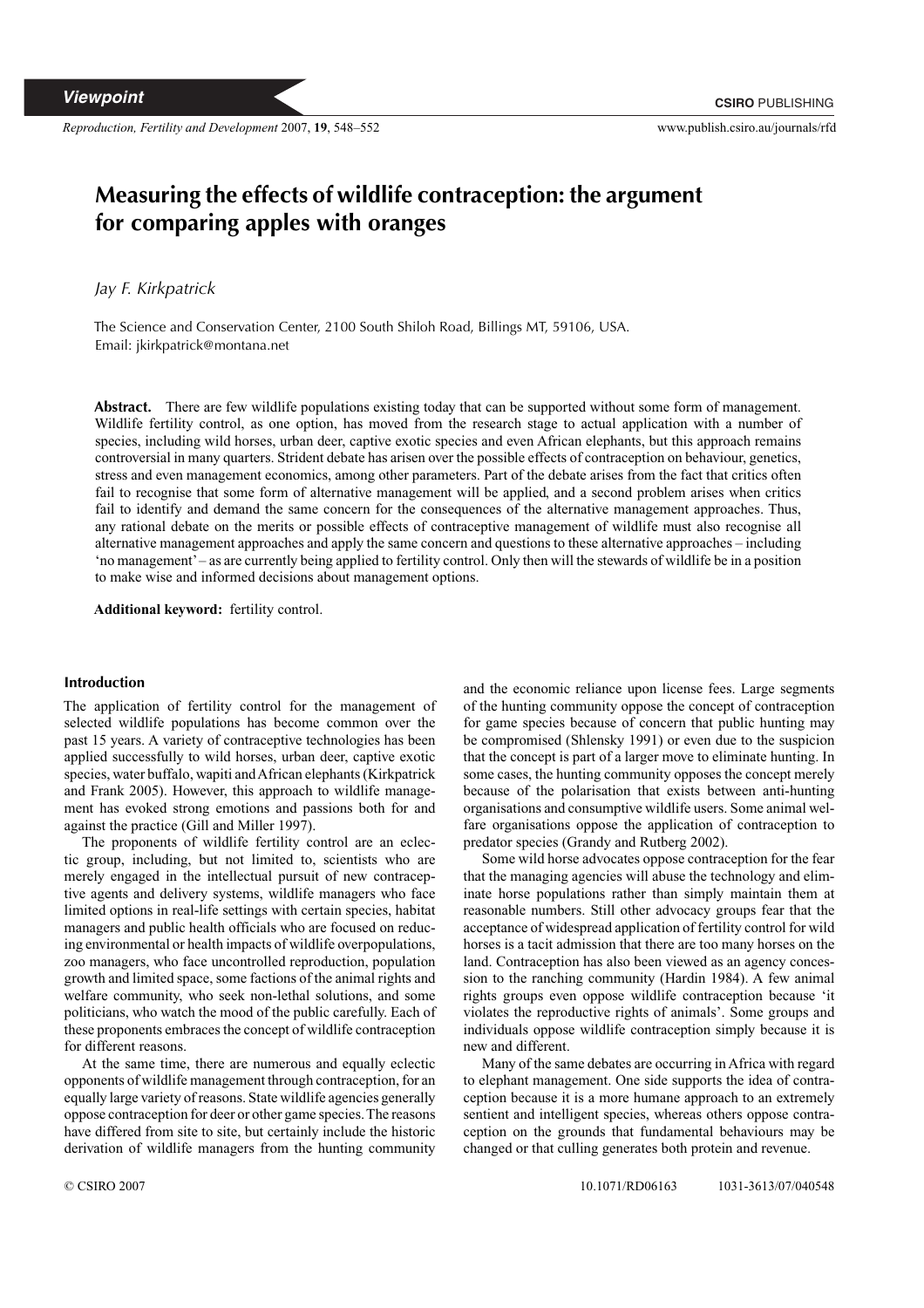As with any controversial subject, the two sides of this issue seek evidence to support their views and a plethora of studies have been launched over the past 15 years to provide the necessary data for support or opposition. One need only to attend a community meeting or court hearing on the subject of urban deer or wild horse contraception, during which a parade of 'expert' witnesses from both sides of the table express their views or, less commonly, present actual data (Kirkpatrick and Turner 1997).

In one sense, this entire issue is little different than contemporary politics. A great deal of information is available, some from reliable sources, some data based, some purely anecdotal, some in the form of pure opinion and some even reminiscent of negative political campaigning. Human nature is such that we often grasp whatever form of information that fits our preconceived biases. Actual exercise of reason, based on logic and hard facts, is rare in these emotional arenas. Fortunately, most judges and agency officials eliminate unsupported opinions and consider information sources and bias in the decision-making process. However, a larger problem exists and that is the subject at hand. At the outset, let it be clear that this essay is not an attempt to argue for or against the application of wildlife contraception. It is an honest attempt to define and address a problem that will not go away: managing wildlife in compromised and shrinking environments. The unresolved question is, against what are we measuring the effects of wildlife contraception?

To simplify the subject, let us agree that the existing arguments put forth for or against the concept of wildlife contraception shall not include pure opinion or anecdotal observation. Let us also agree that only data from studies that have been well designed, professionally conducted, properly analysed and peer reviewed will be the substance of the debate. Finally, let us recognise that even after objective examination of the issues of wildlife contraception, the debate often remains strident, with rational conclusions ignored. It appears that something is awry, but what and why?To explore this, let us examine four frequently raised dimensions of the controversy: the effects of contraception on genetics, behaviour, economics and 'humaneness'.

#### **Genetics**

The American Association of Wildlife Veterinarians (AAWV) has recommended that 'fertility control be employed so as to not alter the gene pool of the species or subspecies as a whole' (Anonymous 1993). Alteration in population genetics is a legitimate concern and some contraceptive agents have the potential to bring about changes, depending on the focus of their application and in what species they are used (Nettles 1997). Contraceptives can affect genetics in two major ways. For example, treating only the biggest animals or only the pinto horses or only the elephants with the largest tusks can eventually shift the gene pool. A less obvious and more important issue is whether wildlife contraception, randomly applied, will limit the genetic potential for diversity simply because successful reproduction is being reduced. This, of course, speaks to the importance of carefully designed management plans, but the potential for genetic shifts still exists.

Immunocontraceptives, regardless of their physiological targets, most commonly the zona pellucida of the ovum (Tung *et al*. 1994; Kaul *et al*. 1996) or the gonadotropin-releasing hormone of the hypothalamus (GnRH; Hunter and Byers 1996), and contraceptives delivered in biologically modified organisms (Robinson *et al*. 1997) present another potential genetic concern. Because the immunocompetence of differing species (Frank *et al*. 2005), differing strains (Haddad *et al*. 1994) and even individual animals in a single population (Lyda *et al*. 2005) is often markedly different, immunocontraception has the potential to skew population genetics. For example, considering that immunocompetence has a genetic basis, what will be the result if only healthy animals of a particular species produce sufficient antibodies for contraception? Will a population of less healthy animals result? What will be the effects of delivering contraceptives via biologically modified organisms, such as bacteria or viruses? Will some segments of the population that are more susceptible to the organisms disappear (because of the resultant contraception; not because of infection by a non-pathogenic organism) or, conversely, will some segments of the population simply expand because they are resistant to infection by that organism?

## **Behaviour**

The impact of contraception on the social behaviours of the target species is another subject related to wildlife contraception (Asa 1996). TheAAWV has recommended that 'short- and longterm effects of fertility control on population or subpopulation dynamics, including age structure and behavioural effects, be evaluated through modelling'(Anonymous 1993). Some species have highly sophisticated social behaviours and organisations and the marked alteration of these structures would be undesirable. This has been particularly problematic with wild horses and African elephants, where sociosexual behaviours are vital to the maintenance of the larger social organisation, and with some captive species in zoos, where the display of natural behaviours is an educational goal.

As with genetic concerns, there are several ways contraception may alter social behaviours and organisation. A significant reduction in offspring may weaken social groups (Powell 1999) or, in the case of elephants, in some way dilute the maternal behaviours of matriarch females (Delsink *et al*. 2002). In the case of reproductive steroids, an effect on behaviour (sexual, aggression, maternal, etc.) may be elicited by direct action on certain centres in the brain (Asa 1996).

Changes in social behaviour have been less of an issue with urban deer, but behavioural changes may, hypothetically, lead to more movement and deer–car collisions. This issue has been based on data that demonstrate that female deer treated with one particular immunocontraceptive (porcine zona pellucida or PZP) extend the breeding season (McShea *et al*. 1997), which may conceivably cause more movement by male deer in pursuit of female deer. Another consideration is that the method of contraceptive delivery (capture or darting) has the potential to change behaviour, with animals becoming more secretive or wary.

## **Economics**

Some of the debate focuses on the economics of wildlife contraception, producing arguments for and against the concept on the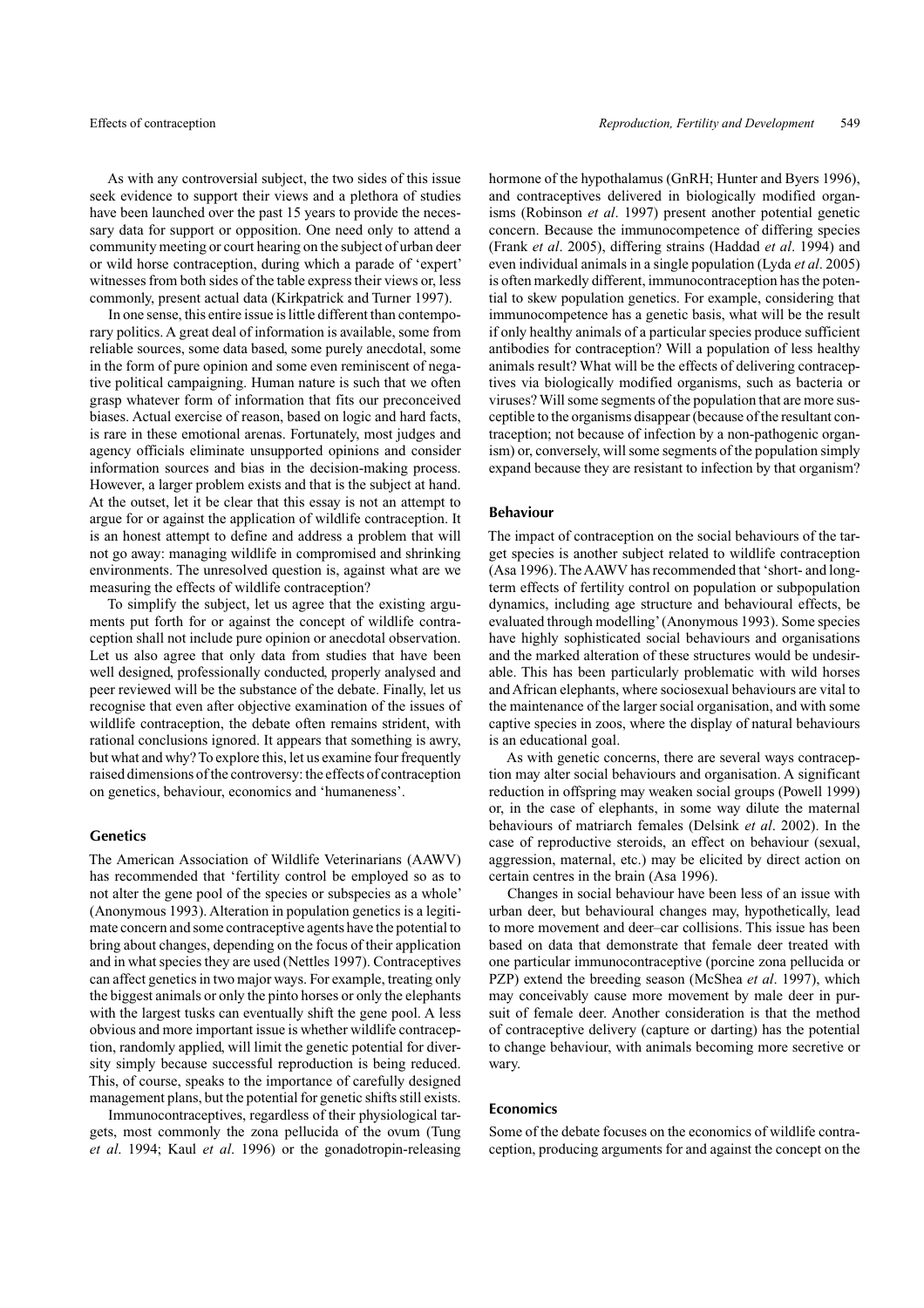basis of costs and who will pay them. The aforementioned recommendations of the AAWV (Anonymous 1993) includes that 'costs of fertility control programmes be borne by the agencies or segments of the public that will receive the direct benefits'. Depending on the contraceptive, the delivery system and the accounting system used to calculate all the costs, estimates range anywhere from US\$25 to US\$500 (Rutberg 2005) to treat an individual deer, a wild horse, African elephant or even a captive kudu. Each contraceptive itself has a cost and the personnel and work time to deliver contraceptives have even greater costs. Regardless of the figure one accepts, the costs are significant and someone will have to pay them. Ultimately, it is not just costs, but cost-effectiveness in management, that is the determinant of contraceptive use and usefulness.

### **Humaneness**

One issue that always emerges is how humane contraception may be (Oogjes 1997). To avoid undefined parameters, let us use here, instead of humaneness, the concept of physiological stress, which, at least, has some measurable dimensions. The matter of firing darts at deer, wild horses, zoo animals or African elephants is serious and deserves discussion. Much can go wrong. A dart can hit the wrong site and injure the animal, or cause infection. The adjuvant used with immunocontraceptives may cause discomfort or even an abscess (Broderson 1989; Munson *et al*. 2005). Among animals that must be caught before the contraceptive is applied, the physiological stresses of capture are significant and can, on occasion, be injurious or lethal. Some contraceptives, such as those using steroids, have been shown to cause a variety of pathologies in the target animal, including endometrial hyperplasia and pyometria (Henik *et al*. 1985), mammary gland hyperplasia (Hinton and Gaskell 1977) and mammary cancer (Munson *et al*. 2002).

## **What are we comparing?**

The above issues bring up legitimate questions. Quite properly, we should be conducting research to answer the questions posed. We should be encouraging additional study of the genetic effects of contraceptive management, studies of behaviour among treated animals, the economic assessment of the cost of wildlife contraception and the study of levels of stress associated with this approach to wildlife management. These studies and analyses should be conducted on the basis of sound experimental design, modern proven methodologies and careful statistical evaluation. Many studies have already been conducted and the data exist in the literature (Asa and Porton 2005). Nonetheless, even with existing and future studies, something more is needed.Two questions that have not been addressed in the course of the debate need to be addressed. They are: (*1*) to what are we comparing the results of these studies of the effects of wildlife contraception; and (*2*) what management alternatives are we assuming will be implemented if wildlife contraception is not used? To merely show there is a genetic or behavioural effect or physiological stress, or to present an economic analysis of costs as a consequence of wildlife contraception, is useless within the debate unless we provide a context for those changes; that context is clearly the consequences of alternative management strategies.

### **What is the control group?**

Normally, and properly, in the course of responsible science we measure the effects of any experimental manipulation against a control group. This can be an untreated, placebo-treated or alternative active treatment group. Thus, if we were to examine the effects of a contraceptive on a specific social behaviour, we would study the differences between a group of treated animals and a group of untreated animals or, at the very least, pre- and post-treatment effects in the same population. That procedure is proper as far as it goes. Although there are no published reports of current immunocontraceptives affecting social behaviours in wild horses, many anecdotal reports express concern that treatment is causing lethargy in mares or, interestingly, social 'unrest' or changed band cohesion, and even more aggression in the stallions accompanying the treated mares. For the sake of argument here, let us assume that these effects are real. The question still remains, what is the value of this information to the manager of those horses?

The wildlife manager seldom has the option of doing nothing. Indeed, if that was the case there would be no argument for contraception. These concerns about behavioural changes, even if they were supported by hard data, only have meaning to the manager in the context of alternative management strategies. If the manager is concerned about the effects of contraception on social behaviours, or where the mare stands within the harem group, or how often she moves to another band, then the effects of alternative management strategies on the same social behaviours should be a concern too. The AAWV recommendation regarding potential behavioural changes is a good one but is of limited value unless the effects on behaviour are measured against all alternative management options. Thus, in this case, we need a new control group, which is a herd of wild horses chased with all-terrain vehicles or helicopters, culled, captured, corralled, sorted, separated, some removed and some returned to the range. Only then do the effects of contraception on behaviour have any relevant meaning.

Stalking or ambushing urban deer and shooting them with darts containing a contraceptive probably represents a degree of physiological stress, and perhaps even an alteration in social behaviour. A well-designed study may even quantify that stress with something like the measurement of blood or faecal stress hormones. But measuring that degree of stress against that of deer that have not been stalked, ambushed or darted only tells us what we probably already knew and nothing important to the manager. If the manager's alternative strategies are capture and translocation or culling, the same parameters measured in the darted deer must be measured in populations subjected to the two alternative management strategies. Only then can the manager make an informed decision.

The costs of reducing deer populations by means of public hunting are attractive to the fiscal manager, with free labour and even some degree of revenue from license fees. It is doubtful that costs of contraception can ever compete. Yet, at the same time, it is possible that the costs of culling or translocation are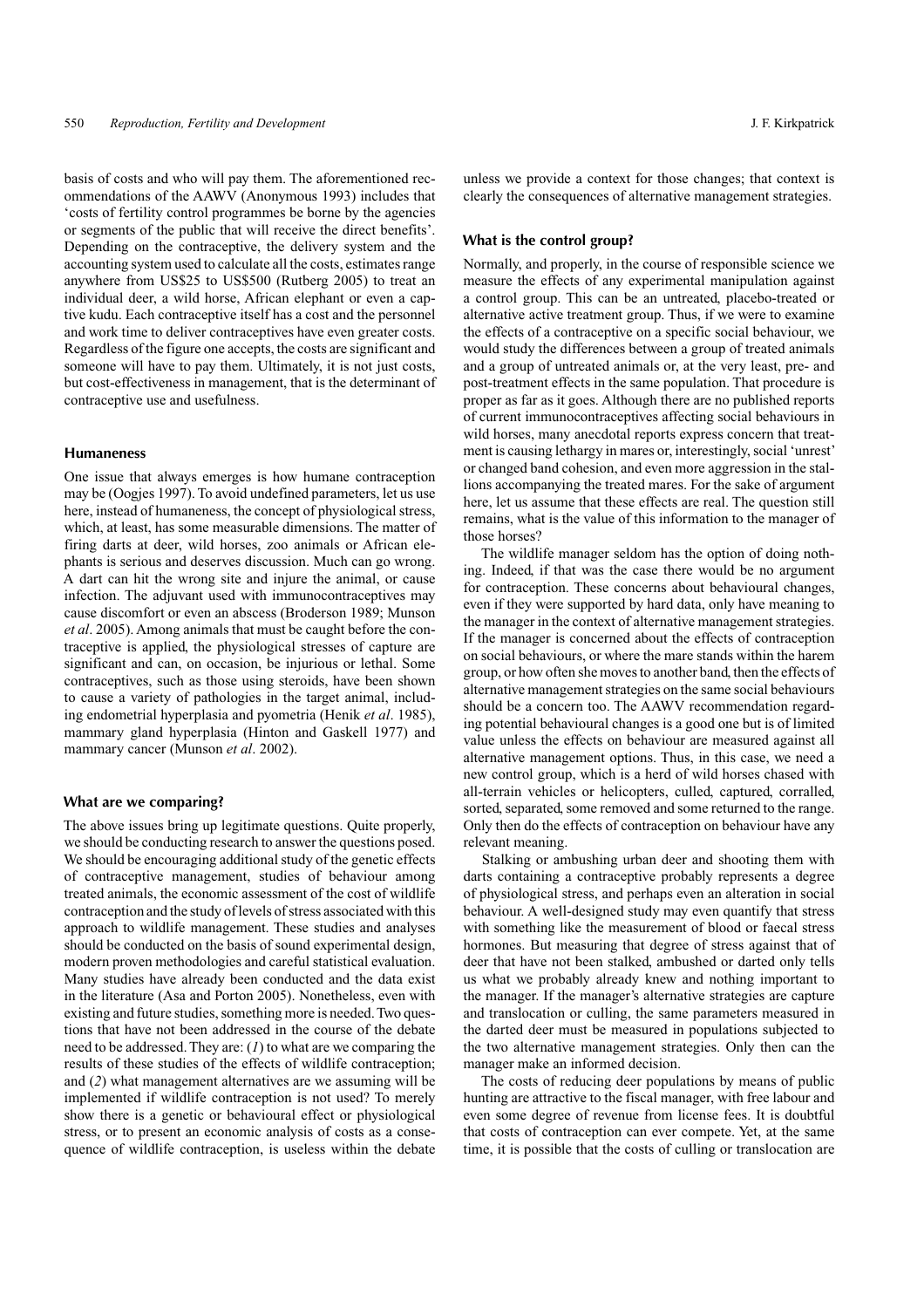probably as high or higher than contraception. The cost of using contraception to manage a population of wild horses includes the contraceptive, the strategy used (capture and treatment or remote treatment with darts) and the cost of the personnel necessary to do the job. A recent financial analysis (Barthalow 2004) of the cost of treating a population of wild horses with an immunocontraceptive on a Montana range and then returning them to the range came to US\$106 (1-year duration) to US\$309 (2-year duration) per horse, depending on the duration of the contraceptive agent. On the surface that is a substantial cost and would give cause for concern to any wild horse manager with limited resources. If those figures were presented to any public interest group or even a judge, they would not inspire confidence that fiscal responsibility was in force. The figure of US\$309 is troubling, but troubling compared with what? Certainly it is troubling compared with doing nothing, but is it troubling compared with the alternative facing that manager. The same analysis indicated that the cost of capturing, holding (for just 1 day), adopting and meeting compliance checks for that same horse is US\$2165 (Bartholow 2004). However, that figure is only for capturing the horse. Unless it can be adopted, the animal will be incarcerated in federal holding facilities and will cost the government close to US\$1000 per year for food and care thereafter. Currently, the US government spends approximately US\$20 million a year to care for more than 20 000 animals that cannot be adopted out. All of a sudden, the US\$309 and a mare on the range that isn't producing new foals doesn't look so costly. The aforementioned recommendation by theAAWV regarding who should pay for wildlife contraceptive programmes has merit, but the same standard should be applied to all other management alternatives.

The reduction of breeding by treated animals of almost any species may have some serious genetic consequences. Some females, on the basis of their genetic makeup, produce a larger number of offspring than others during their reproductive years and, even with random selection of target animals, the population genetics of that population will be affected. That is a simple and valid conclusion if we compare these results with those of an unmanaged herd that is not treated with contraceptives. It is likely that presenting these data *ex parte* to a public interest group or a judge would yield a conclusion to avoid contraception. But that conclusion rests on the assumption that no alternative management options will be used. The manager, however, seldom has that option. Only when that same public interest group, or judge, are presented with data showing the genetic consequences of removing animals, some of which have never bred and will never have the opportunity to make genetic contributions to the population, can an informed decision be made about which management option is more or less damaging to the genetic integrity of the herd. The AAWV recommendation (Anonymous 1993) regarding potential genetic alterations is a good one, but of limited use unless it is applied to all alterative management options.

In the case of captive wildlife populations, virtually all the aforementioned parameters come into play. Contraception may affect the behaviour of a species in which the zoo's goal was to display natural behaviours and careful genetic management of zoo species through sophisticated programmes such as Species Survival Programs can face serious consequences as a result of contraception. The zoo manager (director, curator, veterinarian,

keeper) must consider the consequences of contraceptive costs in institutions where resources are almost always scarce. Finally, the captive animal manager faces more scrutiny from the public with regard to causing stress in collection animals than does any free-ranging wildlife manager.

Only four parameters have been addressed here as examples with which to make a point. There are others as well, and the same rules of meaningful comparison should be applied to all. For example, the AAWV recommendations (Anonymous 1993) included one that states, 'all fertility control agents and methods of delivery be fully considered for each species and circumstance'. Should not that standard be applied to all management options? The recommendations included, 'the fertility control agent be effective only on the target species'. Should we not apply that same standard, then, to trapping as a management tool or to species that represent either a predator or prey relative to the target species? Another recommendation stated, 'the employment for fertility control be evaluated prior to employment in each circumstance by the appropriate regulatory and wildlife agencies with full public participation in the evaluation process'. Should not that process be applied to all management options? The concluding point here is that no management option should be exempted from or singled out for responsible standards or comprehensive evaluation. Indeed, the National Environmental Policy Act (NEPA) theoretically requires that approach.

## **Conclusion**

Relatively few examples of wildlife populations currently exist in the world, free-roaming or captive, that can be supported without some form of management. Therefore, management in some form will usually be required, whether it is aimed at wild horses, urban deer, African elephants or even captive populations. Wildlife contraception, as one option, will remain a controversial topic for many years to come and perhaps it will never be free from strident debate. However, wildlife managers and the public, who ultimately 'own' most wildlife, must be in a position to make wise and informed decisions about management options, based on benefits and risk assessment. A guiding principle for wildlife management in recent years has been the admonition for and application of sound science, which, hopefully, will guide managers towards responsible decisions. All management options, historic and more recent, have consequences. It will be increasingly important to have information at hand with which to measure those consequences. However, consequences of management options only have meaning to the manager if they are compared with one another, in addition to the mostly hypothetical, and perhaps even mythical, 'unmanaged' control populations.

## **References**

- Anonymous (1993). 'Immunocontraception: A Wildlife Management Marvel.'(Animal Plant Health Inspection Service, United States Department of Agriculture: Washington, DC.)
- Asa, C. A. (1996). Effects of contraceptives on behavior. In 'Contraception in Wildlife'. (Eds P. N. Cohn, E. D. Plotka and U. S. Seal.) pp. 157–170. (The Edwin Mellon Press: Lewiston.)